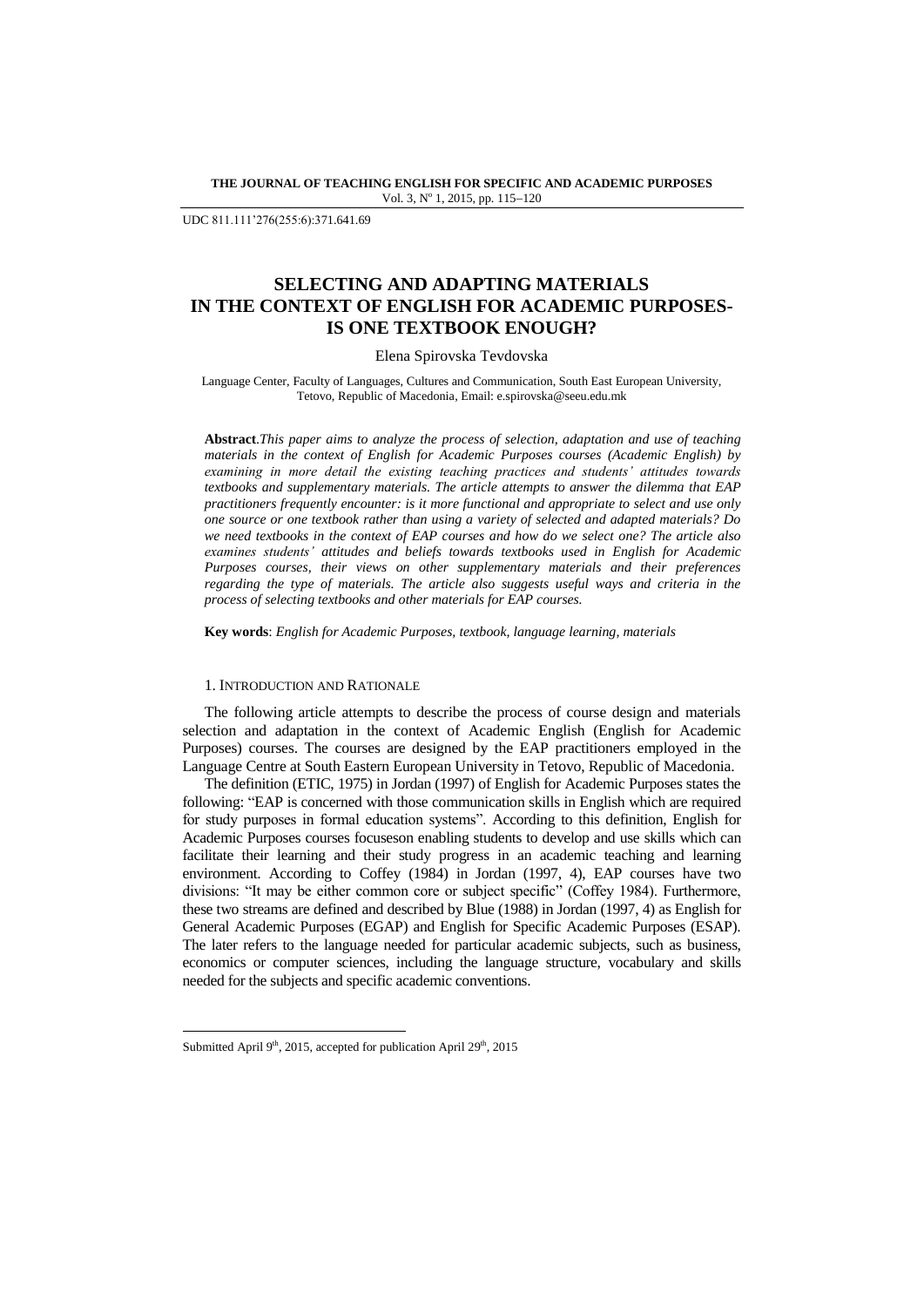According to Hyland and Hamp-Lyons (2002):

English for Academic Purposes refers to language research and instruction that focuses on the specific communicative needs and practices of particular groups in academic contexts. It means grounding instruction and understanding of the cognitive, social and linguistic demands of specific academic disciplines. This takes practitioners beyond preparing learners for study in English to developing new kinds of literacy: equipping students with the communicative skills to participate in particular academic and cultural contexts.

The EAP courses which are part of the academic offer of the Language Centre, SEEU, belong to the group of English for General Academic Purposes. The target population of these courses are first year students whose language proficiency according to the placement test isupper intermediate or advanced. The purpose and rationale of these courses is to enable the students to apply and to use their language skills beyond the language classroom and in a broader academic setting. Therefore, the course goals and objectives include the following:

- Writing Skills:drafting and outlining, paragraph and essay writing, including persuasive writing and argumentation, comparing and contrasting, writing problem solution essays, editing and evaluating paragraphs and essays using self-check lists or rubrics.
- Reading skills: reading for gist and detail, previewing and predicting information from texts, inferring and identifying key information in the text.
- Speaking skills include preparing and delivering individual or group presentations (Power Point and poster presentations), using arguments and persuading effectively when presenting and debating and communicating individual opinion.
- Listening skills include listening and understanding lectures debatesand presentations, evaluating them on the basis of the persuasiveness and effectiveness and applying the same criteria when speaking.

It can be concluded that the textbooks and materials chosen for the EAP courses should correspond to the goals and objectives of the designed course. Therefore, the materials should address the aforementioned goals and be appropriate in the terms of language level, design and appropriateness.

# 2. PROCESS OF MATERIALS SECTION – PUBLISHED TEXTBOOKS OR SELECTED MATERIALS FOR ENGLISH FOR ACADEMIC PURPOSES (EAP) COURSES

We can illustrate the fact that the selection or evaluation of materials in the context of teaching EAP courses is significant with the following quote: "No textbook is likely to be perfect, of course, and practical considerations, such as cost, may have to take precedence over pedagogic merit" Robinson (1991) in Jordan (1997, 127).

There is an abundance of the materials which are available: a substantial number of published textbooks, a plethora of materials available online and a number of additional textbooks on academic reading and writing. Therefore, it is clear that the selection of a textbook, the selection of other materials and the decision which combination of both should be used is not simple and straightforward.

As mentioned before, the process of course design of EAP courses provided by the Language Center at South East European University involved materials selection and design. Swales (2009) describes the difficulties that EAP practitioners encounter in their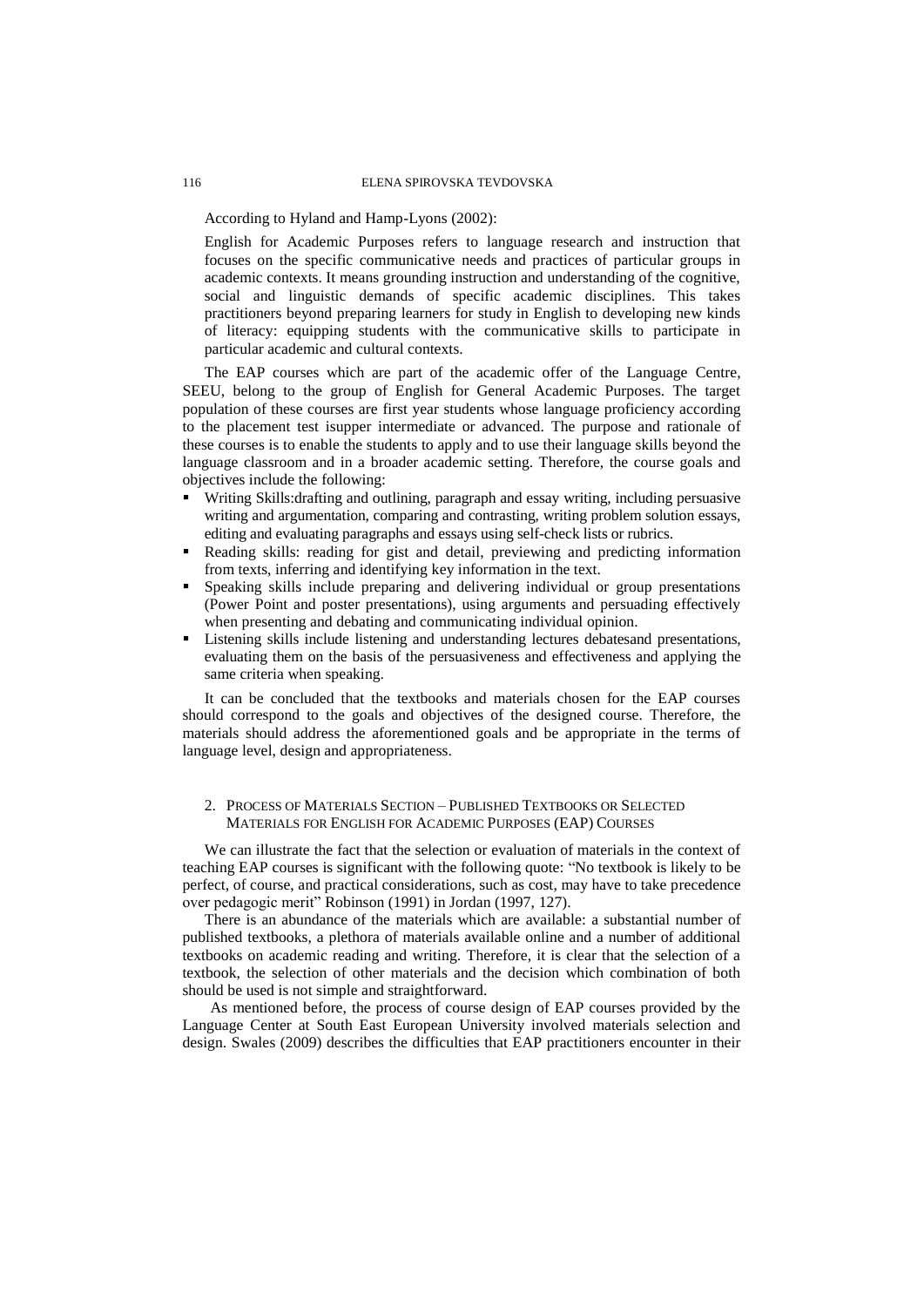attempt to find suitable materials. Ellis (1997) suggests two types of empirical evaluation of language teaching materials: predictive evaluation with the purposes of deciding on the type of materials to be used and retrospective evaluation designed to examine the materials that have been used throughout the course. The difficulties in attempts and failures to find a perfect material were experienced by the author of this article, as well as the rest of the EAP practitioners in the Language Center. The models of predictive and retrospective evaluation were applied in the process of materials evaluation and selection in a form of evaluating materials before the beginning of the course based on teacher"s opinions on their usefulness and students" evaluation after the course.

In the course of this process, one possible solution was to identify and select a range of different handouts or materials available online or from various textbooks and create a course reader available for teachers and students alike. In fact, this solution of selecting and adapting various materials and compiling a course reader was implemented for several semesters. The advantages of this solution were the following: the handouts were interesting and applicable, sometimes they were better suited to the course aims and objectivesand it was possible to adapt them to individual groups" characteristics (weaker students for instance).In addition, a course pack/reader was more affordable than a published textbook. However, this solution had some disadvantages. It was clear that the majority of students expect a course textbook and most of them perceived a course which did not offer a textbook as somewhat irrelevant and did not take the requirements seriously.Furthermore, the majority of teachers had an impression that relying on handouts and preparing materials the entire time was too time-consuming As a result, it was obvious that other solutions have to be provided which would include using a textbook.Jordan (1997, 127) emphasizes the subjective element when selecting a textbook:

What attracts us to a book in the first place? In practice, it might be for a number or combination of reasons: an attractive, well designed cover; the persuasive publisher"s blurb; a list of contents that seems to cover everything that we want; the level seems appropriate for the students, a clearly set out text, and practice material that appears to be user-friendly; informative teacher"s notes and key; a colleague recommended it; the size is convenient, the price is right; it is available; and so on.

Other authors suggest detailed checklists of criteria for evaluating textbooks. Sheldon (1988), for instance, proposes an extensive checklist which includes, among others the following criteria for textbook selection:

- Rationale-why is the textbook written?
- Availability -is it easy to obtain sample copies?
- User definition -is there a clear target population in terms of age/culture/ background/language level?
- Layout and graphics -optimal mix of text/artwork/graphical material?
- Accessibility -is it clearly organized?
- Linkage -do the units and exercise connect in terms of topic/pattern/grammatical or lexical progression?
- Appropriateness -is the textbook substantial enough or interesting enough?
- Authenticity -do the tasks exploit language in a communicative or "real-world" way?
- Guidance- is there advice for the teachers how to present the lessons in a different way?
- Overall value for the money.

The reasons listed above are precisely the reasons the EAP practitioners had in mind when a textbook for EAP courses offered at SEEU was selected. The selection process and the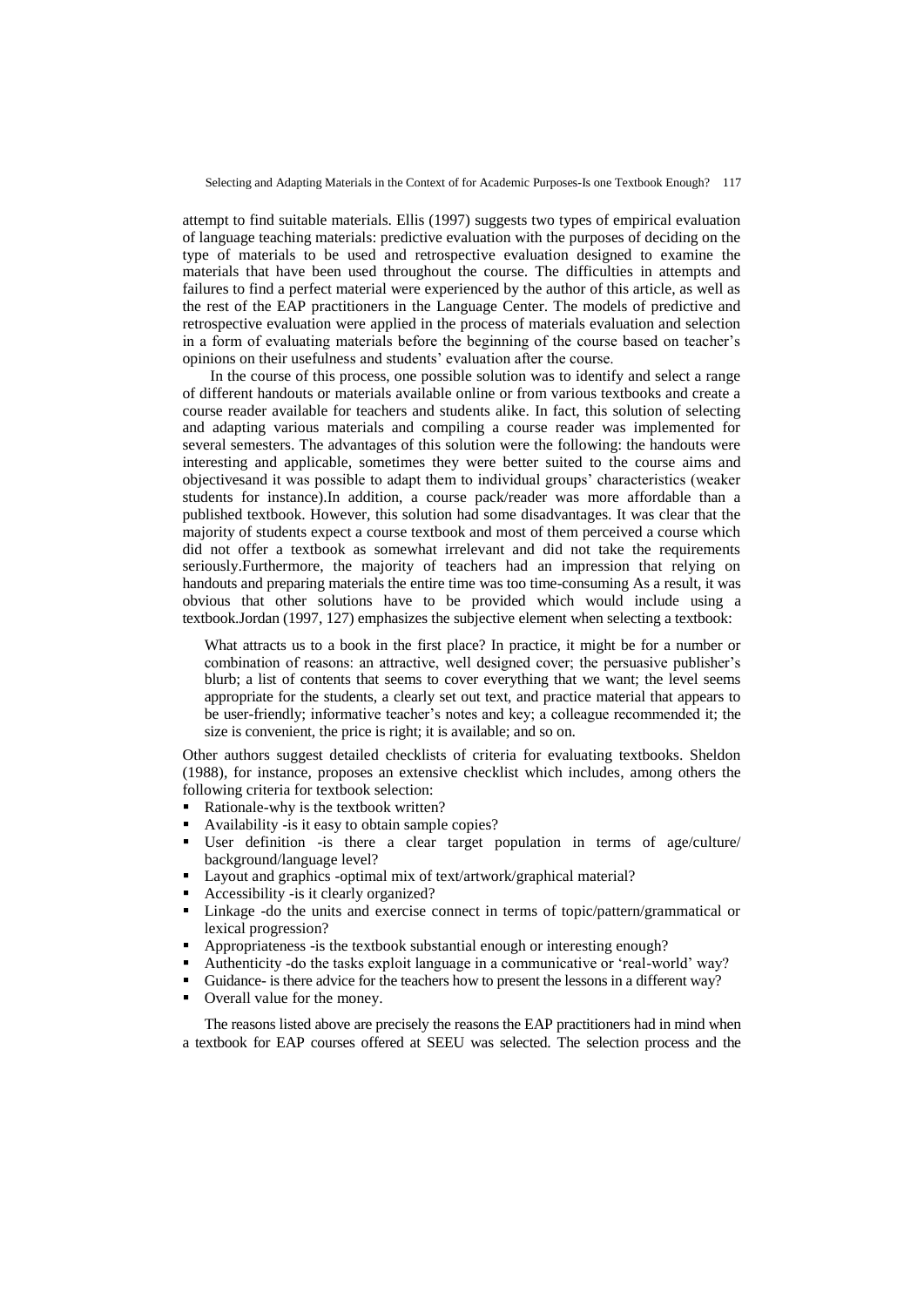#### 118 ELENA SPIROVSKA TEVDOVSKA

choice of a textbook appeared to be very straightforward and clear at the time the textbook was selected and the course syllabus based on the textbook was written. However, using the textbook in practice revealed some difficulties. Although the textbook was appropriate in terms of rationale and authenticity, it proved to be very difficult for certain mixed abilities groups of students, among which weaker students had difficulties in completing the tasks or understanding instructions. This reflected in the anonymous course evaluation done by the students at the end of the semester. The majority of the students stated the impression that the texts were too challenging at times. In addition, a number of teachers found the reading texts too long or complex.Certain difficulties with the writing and referencing tasks were also identified. Therefore, after 2 semesters of using the textbook, it was obvious that it is not a straightforward or clear solution for the issue of materials selection.

# 3. RESEARCH AND STUDENTS" ATTITUDES

As mentioned before, this article attempts to answer the question which frequently arises when designing an EAP (English for Academic Purposes) course: do we need specific materials or textbooks? Is it more suitable to select and use only one textbook or a selection of adapted materials? The article also attempts to analyze these issues from students" point of view and to have a deeper insight into student attitudes and beliefs and their preferences regarding the type of materials.

The survey used for this research was conducted among the students who attended the EAP courses offered by the Language Center. They are first year students and their age varies from 18-22. The groups consist of both male and female students of different educational background. The groups are comprised of students who study Legal Studies, Computer Sciences and Technology, Business Administration and Political Sciences. According to the placement tests, their language proficiency is upper intermediate or above. The survey was distributed to 53 students.

The purpose of the survey was to examine students attitudes towards the materials used in the EAP courses and their opinions and beliefs about language learning materials. The questionnaire designed on a five-point Likert scale, consisting of 11 items (statements) testing students beliefs about textbooks, supplementary materials and their preferences regarding the type of materials.

The first itemwas: textbooks are necessary in a language learning course. It was answered as follows: the vast majority of students (50) agreed or strongly agreed that textbooks are necessary in a language learning course. Only one student remained neutral and two of them disagreed/strongly disagreed.

The second item tested the students" beliefs about supplementary materials: I believe that handouts and other supplementary materials are useful in a language learning course. The majority of the students (45) believe that handouts are useful.

The further statements also explore students" beliefs about the materials and the choice between using a textbook only and using a course pack of selected materials. Most of the students (45) disagreed with the statement that it is possible to use only a textbook and learn a language, and 33 of the students believe that it is also impossible to learn a language by working only on materials like handouts or online resources, without a textbook. The majority of the students believe that teacher"s help is necessary (43 of them agreed) and several students are neutral (5) or disagree (5). Most of the students value the impact of their classmates (38).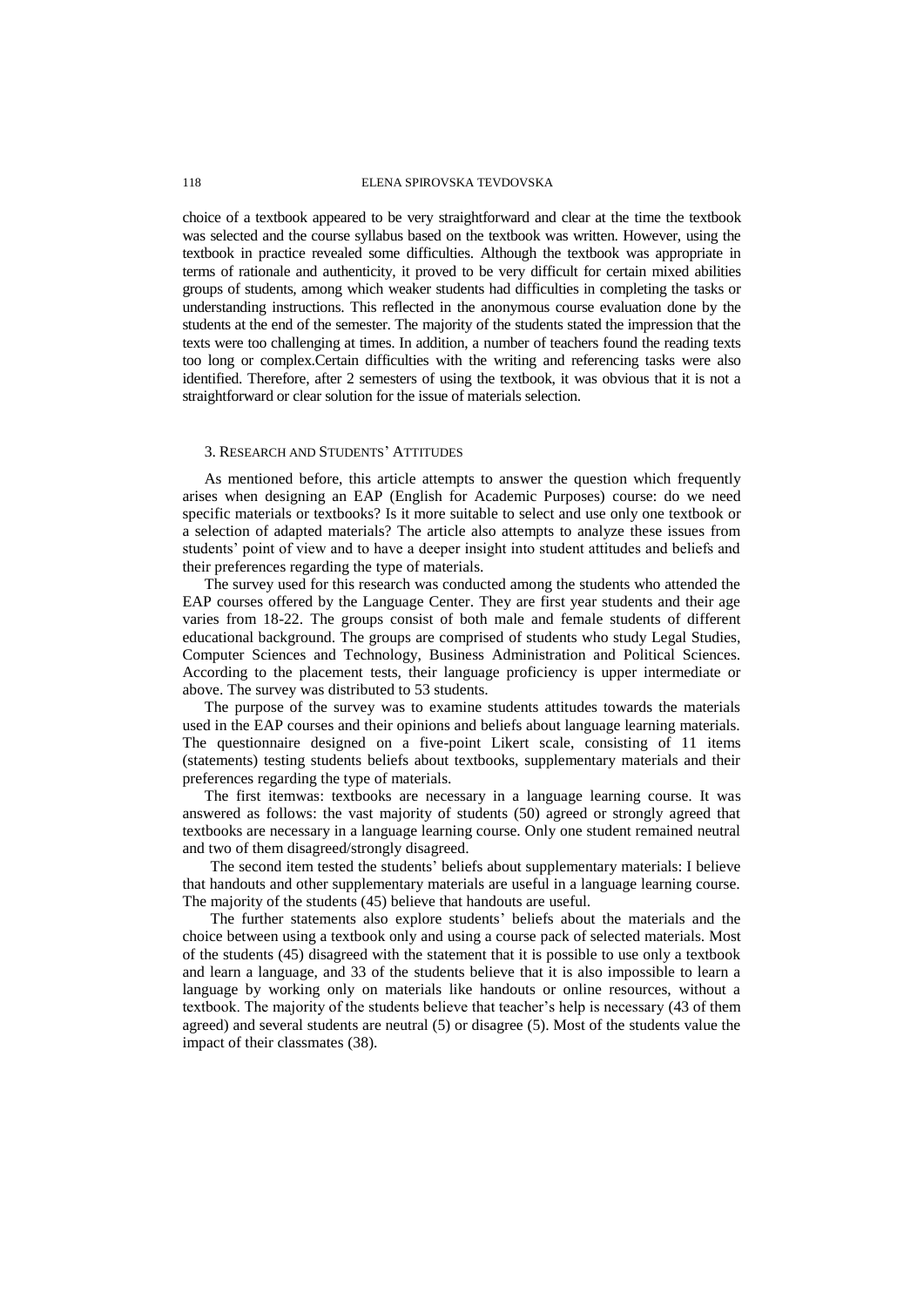As far as the type of materials is concerned, the students did not give conclusive answers on some of the statements regarding the best type of materials. For instance, 14 students said that the best type of materials are visual materials, 23 opted for the reading texts and 13 for audio materials. Still, according to the majority of students' opinions, the best materials involve speaking activities such as role plays and debates. However, the materials involving writing were not equally rated, since 38 students opted to disagree or strongly disagree that they are the best.

After analyzing the results of the questionnaire, we can conclude that the students consider the textbooks to be necessary material in EAP courses, but not an exclusive material. In their opinion, a textbook can be supplemented by other handouts and online resources. Students still rely on teacher"s input and to some extent they rely on their classmates input. Although visual and audio materials are perceived as equally important, speaking activities are considered very important. Perhaps due to students' dislike towards writing tasks, materials which involve writing were not evaluated in a positive manner. However, this issue should probably be addressed in terms of materials selection, so that this skill is not neglected in EAP courses.

The results are presented in the table below.

|                                                      | SA       | $\overline{A}$ | N              | D                         | <b>SD</b>      |
|------------------------------------------------------|----------|----------------|----------------|---------------------------|----------------|
|                                                      | Strongly | Agree          |                | Neutral Disagree Strongly |                |
|                                                      | agree    |                |                |                           | disagree       |
| 1. Textbooks are necessary in a language             | 26       | 24             | $\mathbf{1}$   | 1                         |                |
| learning course.                                     |          |                |                |                           |                |
| 2. I believe that handouts and other                 | 20       | 25             | 5              | $\overline{c}$            | 1              |
| supplementary materials are useful in a              |          |                |                |                           |                |
| language learning course.                            |          |                |                |                           |                |
| 3. It is possible to use a textbook only and learn a | 1        | $\overline{2}$ | 5              | 22                        | 23             |
| language successfully.                               |          |                |                |                           |                |
| 4. It is possible to use supplementary materials     | $\Omega$ | 10             | 10             | 20                        | 13             |
| (handouts, on-line materials) without a              |          |                |                |                           |                |
| textbook and learn a language successfully.          |          |                |                |                           |                |
| 5. Teacher's help is necessary for me to learn a     | 20       | 23             | 5              | 3                         | 2              |
| language successfully.                               |          |                |                |                           |                |
| 6. Working in class and with my classmates is        | 10       | 28             | $\overline{2}$ | 5                         | 5              |
| necessary for me to learn the language               |          |                |                |                           |                |
| successfully.                                        |          |                |                |                           |                |
| 7. The best language learning materials are visual   | 6        | 18             | 16             | 10                        | 3              |
| materials (videos, diagrams, photos, pictures).      |          |                |                |                           |                |
| 8. The best language learning materials are          | 1        | 22.            | 10             | 18                        | $\mathfrak{D}$ |
| written texts/reading comprehension texts.           |          |                |                |                           |                |
| 9. The best language learning activities are role    | 6        | 26             | 7              | 13                        | 1              |
| plays and conversations/ debates.                    |          |                |                |                           |                |
| 10. The best language learning activities involve    | 3        | 10             | 9              | 20                        | 11             |
| audio materials (listening to lectures,              |          |                |                |                           |                |
| conversations/songs).                                |          |                |                |                           |                |
| 11. The best language learning materials involve     | 2        | 6              | 7              | 28                        | 10             |
| writing activities (paragraph/essay writing).        |          |                |                |                           |                |